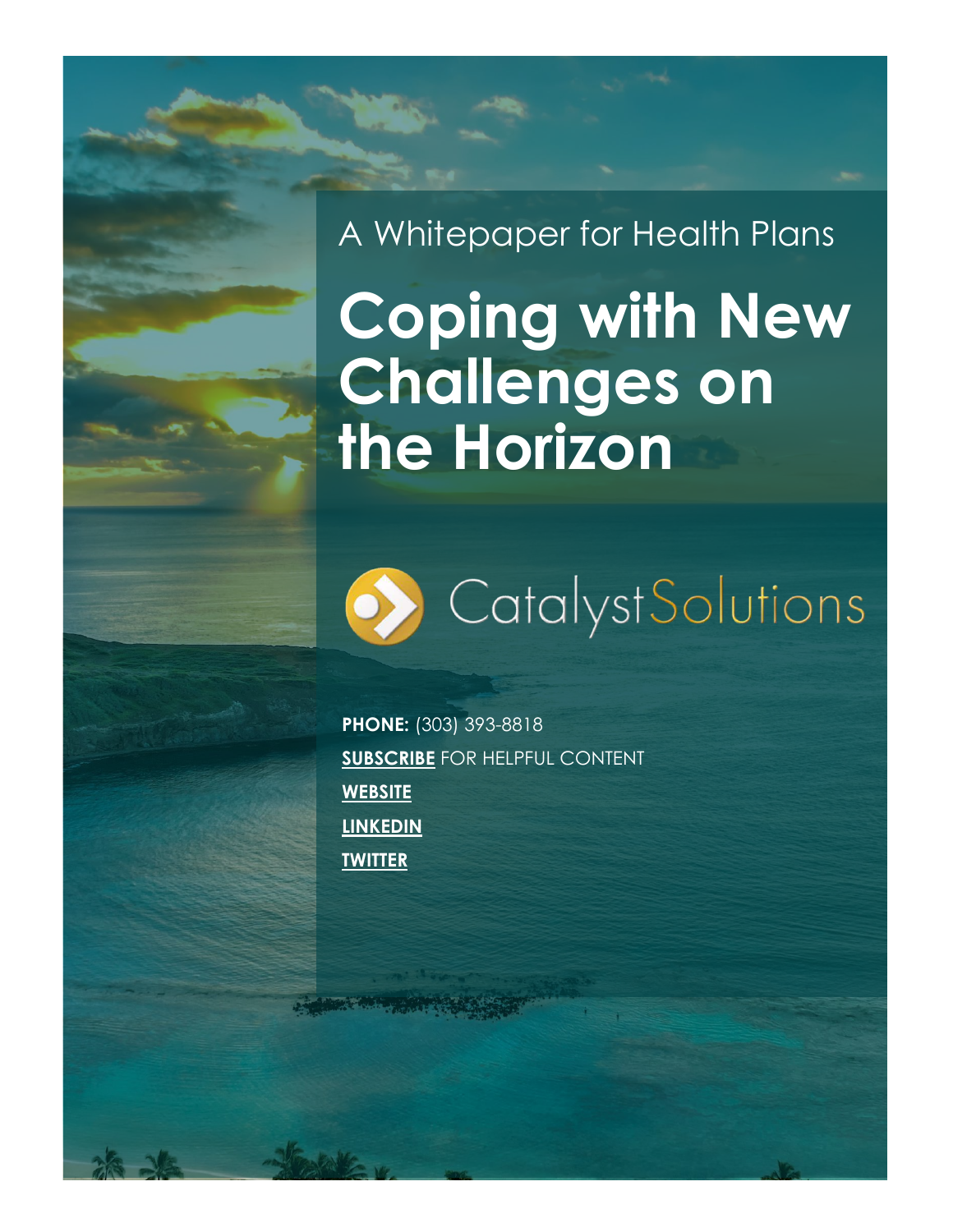## **NEW CHALLENGES ON THE HORIZON**



As an industry, healthcare has undergone enormous change. The landscape is dynamic and facing new challenges. Several factors are adding demands on health plans that are already facing budgetary and resource constraints:

• Mergers, acquisitions, and partnerships are occurring at an unprecedented rate.

• Disruptive players like Apple, Google, and Amazon, have entered the market.

• And, of course, the government continues to introduce mandates to which the health plan must adhere.



#### <span id="page-1-0"></span>**CONTENTS**

- Introduction-- The big picture
- Examples of business process outsourcing
- [Quick background on BPO](#page-2-0) **Challenges and solutions:**
	- 1. [Talent shortages and resource constraints](#page-2-1)
	- 2. [Reducing clinical administrative costs](#page-2-2)
	- 3. [Technology is expensive](#page-3-0)
	- 4. [Maintaining HIPAA compliance, upgrades,](#page-3-1) and licenses
	- 5. [Technology: modular approach versus rip and replace](#page-3-2)
	- 6. [The disruptive impact of transitioning new technology](#page-4-0)
	- 7. [Business readiness to mitigate the disruption](#page-4-1)
- [Trends](#page-3-3)
- [Case studies](#page-4-2)
- [Summary](#page-5-0)
- [About Catalyst Solutions](#page-5-1)

#### **INTRODUCTION— THE BIG PICTURE**

Health plans are under enormous external pressures. They face budgetary restraints, technological changes, resource constraints, and globalization. These factors force health plans to take a closer look at their current strategies and business models.

#### **Operational activities that differentiate versus commoditized processes**

There are activities that the health plan undertakes that give them a competitive edge in the marketplace such as activities that provide value to members and providers, and activities that improve healthcare outcomes. Those activities need to be the health plan's focus.

On the other hand, there are activities that the health plan must do that do not differentiate the organization or provide a competitive advantage. These processes are commodities. These processes, tasks, and technologies are best left to outsource vendors.

#### **Focus on limited core processes to maximize competitive advantage**

To manage these challenges, healthcare payers are increasingly outsourcing specific non-core business processes so they can focus on increasing their market share and client base. Successful health plans have learned to focus on a limited set of core processes and products. They maximize their competitive advantage by focusing on their core business. Anything that is not core business can be outsourced to a trusted partner, like Catalyst Solutions.

Just like organizations in other verticals, health plans are working to drive down costs and activities – but, more importantly,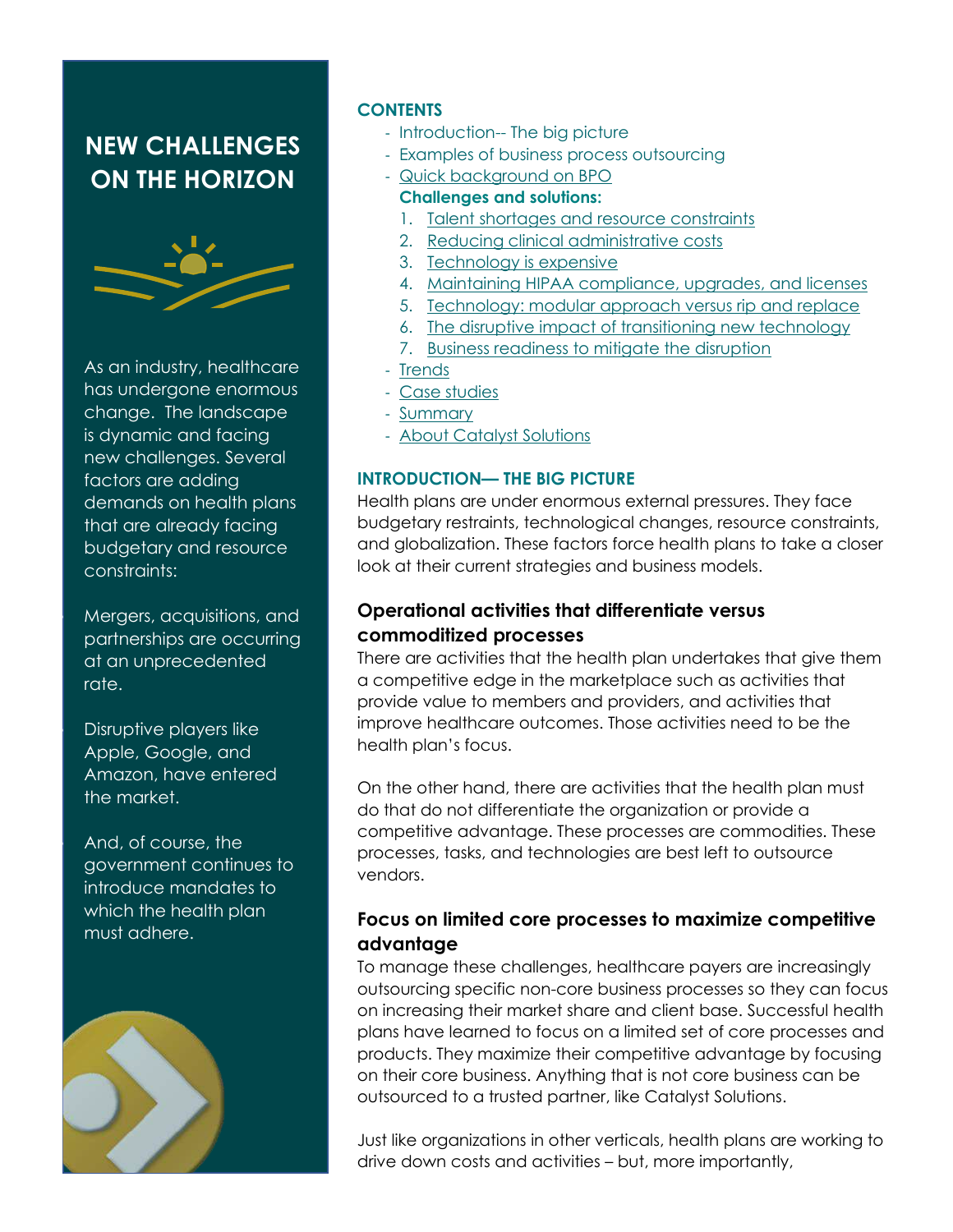# <span id="page-2-0"></span>**BPOs – A QUICK BACKGROUND**



BPO's have existed for decades.

Originally, outsourcing was associated with the manufacturing industry – where manufacturers outsourced segments of a company's supply chain to partners – such as: raw materials, production, and distribution.

This allowed manufacturers to focus on their core business, while leveraging the scales of economy of their partners.

**[Top](#page-1-0)** 



outsourcing also allows you to focus on what you do best, which is: improving the healthcare outcomes of your membership.

An outsourcing partnership can net many benefits to the health plan, including:

- Lower operating costs
- Access to dependable subject matter expertise
- Increased flexibility

## **BUSINESS PROCESS OUTSOURCING**

Examples of necessary health plan commoditized operational and technology functions that can be outsourced include:

- Claims
- Configuration
	- Call Center
- **Enrollment**
- Billing
- Appeals and Grievances
- Application Management
- **Testing**

All these services should come with service level agreements and financial guarantees.

#### <span id="page-2-1"></span>**CHALLENGE #1**

#### **Talent shortages and resource constraints**

#### **SOLUTION**

Outsourcing BPO services can enhance your product offerings and help you overcome resource constraints. At the same time, the scales of economy will help keep your operating costs low. This enables you to focus on your core business and provides you with the flexibility you need to serve your customers best. **[Top](#page-1-0)** 

## **CLINICAL OPERATIONS ..**

#### <span id="page-2-2"></span>**CHALLENGE #2**

**Reducing clinical administrative costs**

#### **SOLUTION**

Outsourcing your clinical operations can help drive optimized health program quality, leading to better healthcare outcomes and lower medical costs – both for the plan and the member. the clinical operations space, outsourcing can help health plans expand health management services, which allows payers to maximize the effectiveness of their outreach. This helps create a foundation for health plans to meet even bigger strategic goals. Using a BPO frees up resources to focus on clinical innovation and establishing new outreach services that better engage consumers and providers to improve health outcomes. **[Top](#page-1-0)**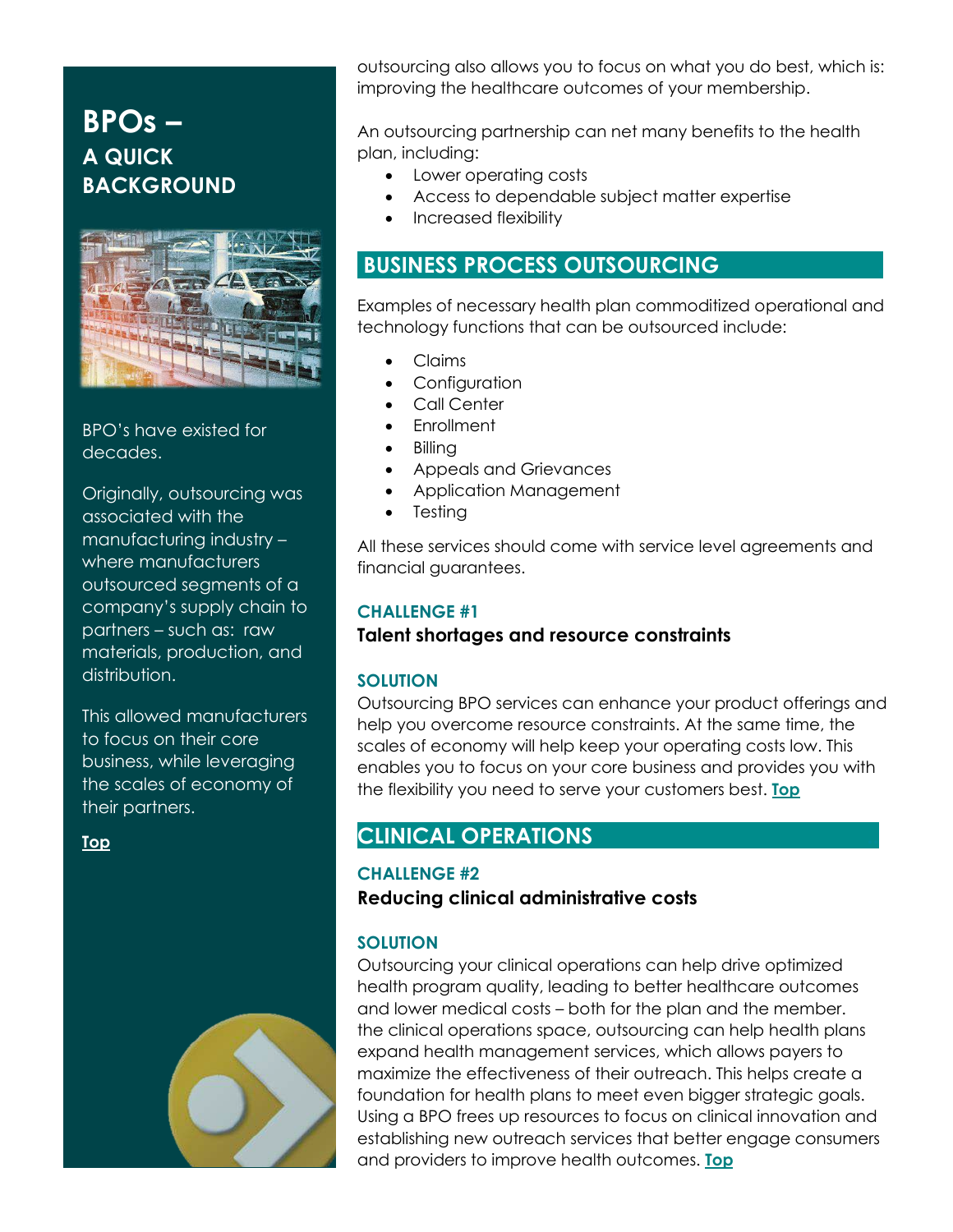# <span id="page-3-3"></span>**TRENDS –**

**The global healthcare BPO industry is expected to increase by 172 billion**

from 2021 to 2026, reaching a total of \$468.5 billion by 2026.\*

**Claims management services will hold the largest share of payer services BPO** 

with a growth expectancy of 7.8 billion from 2021 to 2026, reaching 19.5 billion by 2021.\*

**The U.S. is expected to hold the largest share of global healthcare BPO services** 

in 2021\* at 49%, with Europe at 30% and RoW at 20%.

#### **Some of the major factors influencing US growth**\* **:**

- Growing pressure to thwart rising healthcare costs
- Demand for dedicated customer care professionals to manage:
	- Workload of processing claims
	- Loss of revenue from billing errors
	- Need for structured processes & documentation
	- Account maintenance
	- Catering to expanded customer base
	- Creation of new insurance exchanges

#### **Opportunities:\***

- Advanced data analytics
- Growing adoption of drug discovery AI-based tools
- \* *[ResearchAndMarkets.com](https://www.researchandmarkets.com/reports/5387774/global-healthcare-bpo-market-by-outsourcing)*

## **TECHNOLOGY .**

#### <span id="page-3-0"></span>**CHALLENGE #3**

#### **Technology is expensive**

Many plans do not have the capital to invest in the latest claims or care management systems. They don't have budgets that allow them to procure 21st-century telephony or CRMs.

#### **SOLUTION**

There are immense advantages to outsourcing your technology needs, allowing you to pick and choose the technologies that best meet your needs. Those solutions can be customized and configured to meet the unique demands of your members and providers and, of course, HIPAA compliance is a key requirement. **[Top](#page-1-0)**

#### <span id="page-3-1"></span>**CHALLENGE #4**

**Maintaining HIPAA compliance, constant upgrades, plus expensive licensing arrangements**

#### **SOLUTION**

The right outsourced provider should have the expertise to work in your environment either with your existing technology or provide you with upgraded options and the luxury of choosing the best tools and platforms that suit your unique needs.

As you consider your new technology stack, you need peace of mind knowing your data is safe. Even as health plans face an everevolving landscape of malware, ransomware, and unauthorized access, the technology of your BPO must be HIPAA-compliant – meaning the sensitive data of your membership is safe and secure. Note: All of Catalyst's technology complies with providing security to our client's data. **[Top](#page-1-0)** 

#### <span id="page-3-2"></span>**CHALLENGE #5**

#### **Modular approach versus rip and replace**

From a business perspective, rip and replace is messy. It doesn't just affect IT. It affects the whole health plan. Large-scale implementations tend to be expensive, disruptive to the end-users, and (usually) less effective than expected.

Many technology vendors promote a rip-and-replace approach. They want to remove your current system in favor of their newer system. In some cases, that can be the right decision – but in other cases, it's not. Sometimes, there are aspects of your technology stack that work fine and don't need replacing.

#### **SOLUTION**

Outsource to a provider who can implement a modular approach to system optimization when it is technologically possible and financially beneficial. Catalyst recommends inserting new modules

**[Top](#page-1-0)**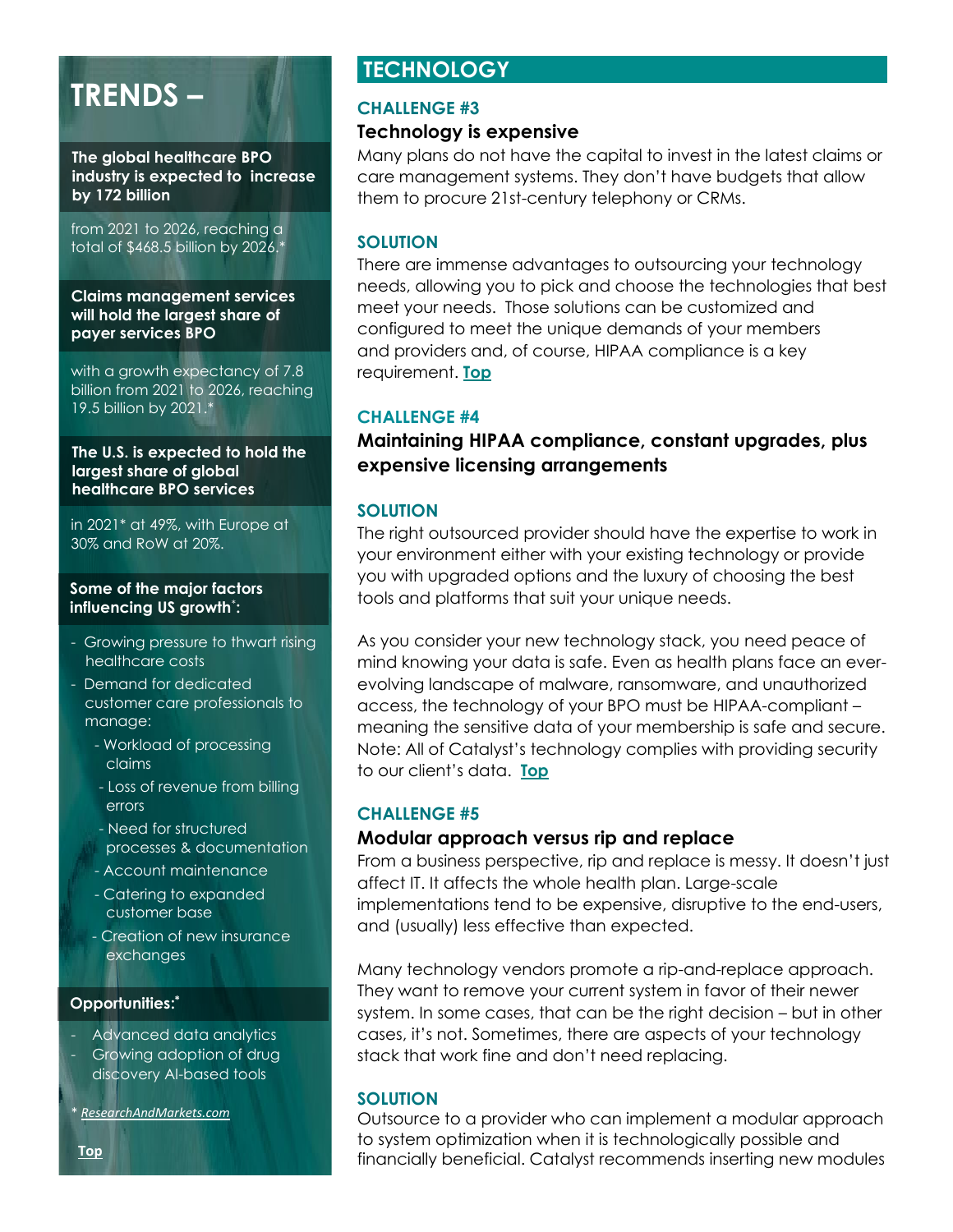# <span id="page-4-2"></span>**CASE STUDIES –**

#### **Health plan reduces claims . operations costs by \$11m .**

Before collaborating with Catalyst, this Midwest health plan provider incurred claimsrelated expenditures of about \$16.5m annually.

#### **[More details](https://catalystsolutions.com/resources/case-study-health-plan-reduces-claims-operations-costs-by-11-million/)**

#### **Health plan cuts annual call . center expenditures by 50% .**

Before collaborating with Catalyst, this West Coast health plan provider incurred annual call center-related expenditures of just under \$2m annually. This cost was inclusive of labor and suboptimal telephony.

**[More details](https://catalystsolutions.com/resources/case-study-health-plan-cuts-annual-call-center-expenditures-by-50/)** 

#### **Health plan achieves 22% . increase in claims +processing productivity .** Before collaborating with

Catalyst, this East Coast health plan incurred annual claimsrelated expenditures of about \$13.4m annually.

#### **[More details](https://catalystsolutions.com/resources/health-plan-achieves-22-percent-increase-in-claims-processing-productivity/)**

**[Top](#page-1-0)** 

into your existing infrastructure to boost the performance and efficiency you are looking to achieve. If you decide that your current technology isn't up to the task, Catalyst not only has new solutions for you but there are new ways to think about optimizing your technology as well. **[Top](#page-1-0)** 

#### <span id="page-4-0"></span>**CHALLENGE #6**

#### **The disruptive impact of transitioning new technology on your business**

Making the transition from providing in-house services to outsourcing can be a big lift – and more complexity is added when that transition includes the introduction of new software tools or platforms.

#### **SOLUTION**

The key is to select a provider who will help you understand how the transition to new technology will impact your business. Additionally, your provider should have the ability to employ a team of technologists who will build a clean structure for easy management of integrated systems and interfaces.

For example, Catalyst Solutions will work side-by-side with you to synchronize your new technology with insourced and outsourced processes to achieve the future you envision. Moreover, Catalyst builds solutions in which your relevant systems are coordinated with one another, whether you are using proprietary programs, off-theshelf software, on-premise, and cloud-based solutions. **[Top](#page-1-0)** 

## **BUSINESS READINESS .**

#### <span id="page-4-1"></span>**CHALLENGE #7**

**Transitioning to a BPO or introducing new technology can be disruptive** to the health plan, the plan's partners, vendors, and customers. Change is hard. Change can have several unintended consequences, like diminished efficiency, decreased productivity, increased cost, employee disengagement, low morale, and increased turnover.

#### **SOLUTION**

An outsourced business readiness program can mitigate the impact and help your resources understand the benefit of technology changes your plan is undertaking. Additionally, It can help your team understand job changes, ensuring productivity and efficiency are not adversely affected by your move to outsourcing or acquiring new technology. **[Top](#page-1-0)** 

### **IN SUMMARY .**

**The most important consideration about outsourcing noncore functions is not simply around reducing operational costs...**